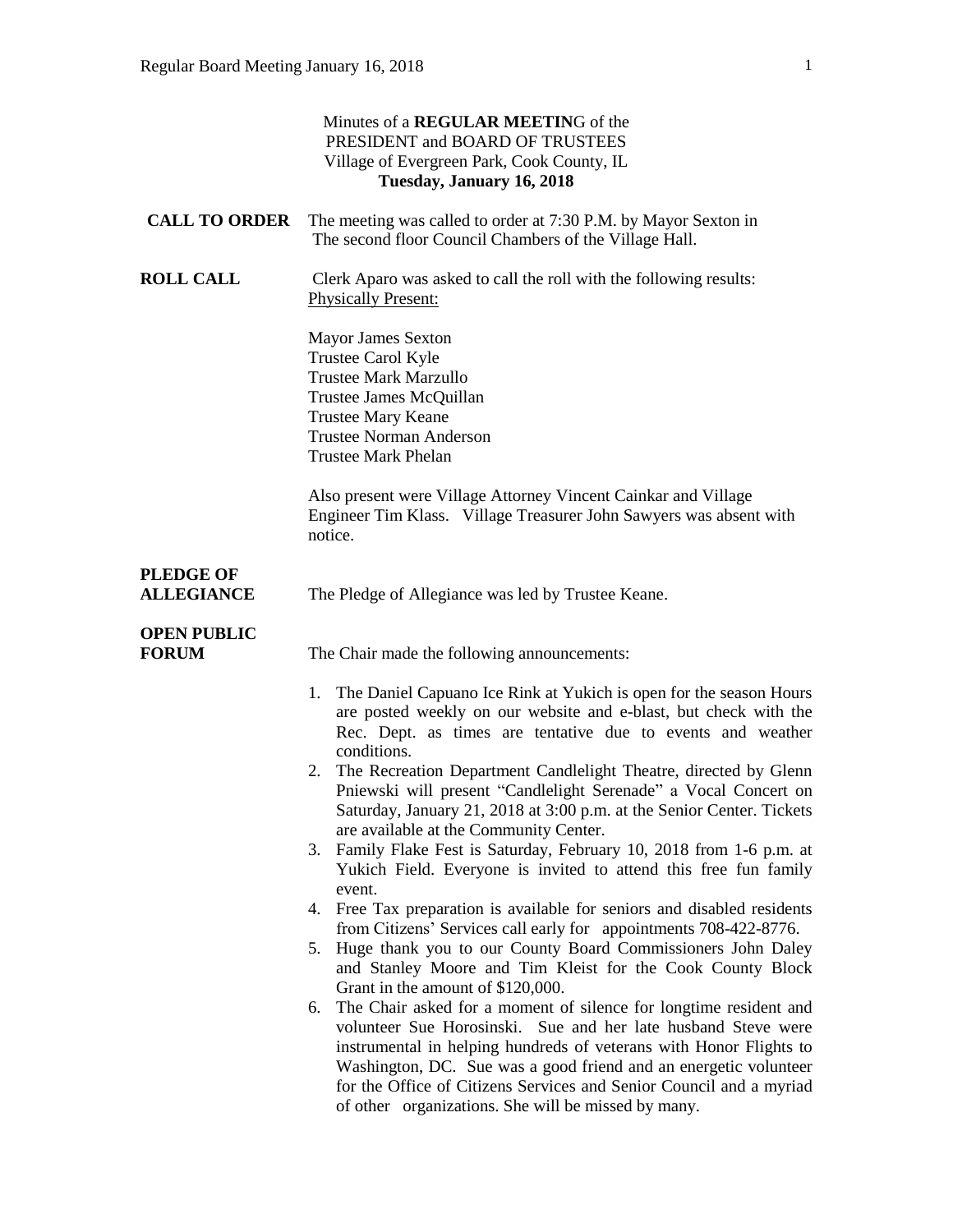7. The Village will be offering "At Your Door Service" as part of the new contract with Waste Management. Pick up includes e- waste electronics, paint and other items that are not collected currently. The Village e-waste site will be closed once this program begins. Village wide recycling will be done on a weekly basis. Information will be distributed to everyone prior to the implementation.

#### **OPEN PUBLIC** NONE.

#### **REGULAR**

**AGENDA** Motion by Trustee Phelan second by Trustee Kyle to waive the reading of the minutes of the January 2, 2018 Regular Meeting of the President and Board of Trustees and approved as presented was passed by unanimous voice vote and so ordered by the Chair.

## **RESOLUTION**

**NO. 6-2018** Motion by Trustee Marzullo second by Trustee McQuillan to approve **Resolution NO. 6-2018** with expenditures of the General Corporate Fund of \$ 592,697.95 and the Water Management Fund in the amount of  $$ 45,309.60$  and the  $95<sup>TH</sup>$  Street TIF Fund  $$ 10,460.00$  and the Capital Improvement Fund, \$ 641,339.40 and the Street Bond Fund \$ 21,750.00 for a total of \$ 1,311,556.95. Upon roll call, voting YES: Trustees Kyle, Marzullo, McQuillan, Keane, Anderson and Phelan; voting NO: NONE. The motion was passed and so ordered by the Chair.

#### **VILLAGE TREASURER'S REPORT**

Motion by Trustee Phelan second by Trustee Marzullo to approve the Village Treasurer's report for **December 2017** for information and file in the amount of \$ 4,920,069.49 in the General Fund and \$ 4,073,242.25 in the Sewer and Water Fund. The motion was passed by unanimous voice vote and so ordered by the Chair.

# **BUSINESS**

**CERTIFICATES** Motion by Trustee Kyle second by Trustee McQuillan to accept the application for Business Regulation Certificate for **Family Waterproofing Solutions, Inc. dba Waterproofing Solutions** to conduct a waterproofing business located at  $3326-28$  W  $95<sup>th</sup>$  Street. The Chair welcomed back the Fox/Kirchner families adding the business is in the former Voss Evergreen Auto Building. Upon roll call voting YES: Trustees Marzullo, McQuillan, Keane, Anderson, Phelan and Kyle; voting NO: NONE. The motion was passed and so ordered by the Chair.

> Motion by Trustee Marzullo second by Trustee Phelan to accept the application for Business Regulation Certificate for **State Bank of Texas** to conduct a financial institution loan administration office located at 9730 S. Western, Suite 418 in Evergreen Park. Upon roll call voting YES: Trustees McQuillan, Keane, Anderson, Phelan, Kyle and Marzullo; Voting NO: NONE. The motion was passed and so ordered by the Chair.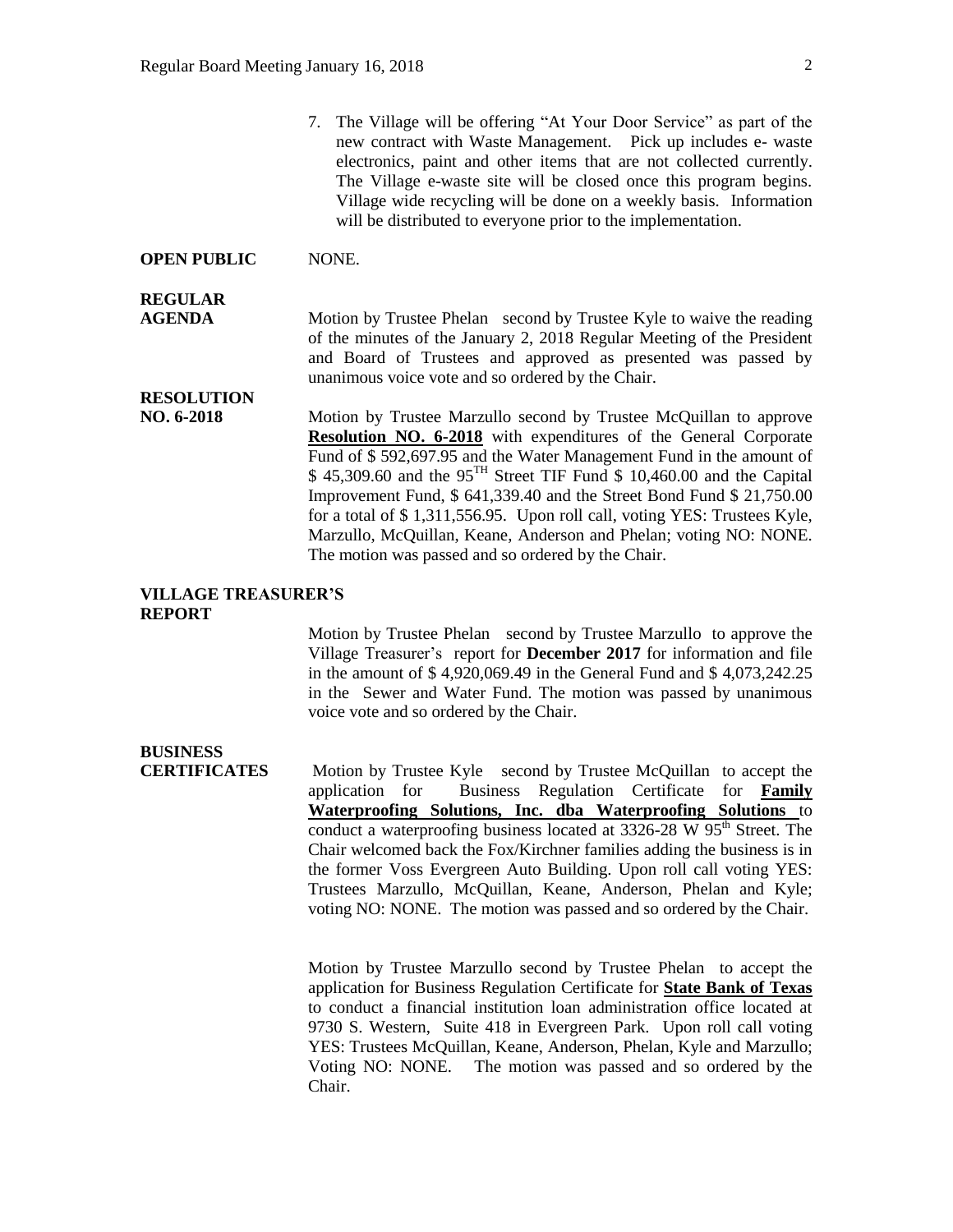#### **ORDINANCE**

**ORDINANCE**

**ORDINANCE**

- **NO. 2-2018** Motion by Trustee Marzullo second by Trustee Keane to approve **ORDINANCE NO. 2-2018, 'AN ORDINANCE PROVIDING FOR AN APPROPRIATION FOR CORPORATE PURPOSES FOR THE FISCAL YEAR BEGINNING NOVEMBER 1, 2017 AND ENDING OCTOBER 31, 2018 FOR THE VILLAGE OF EVERGREEN**  PARK, COOK COUNTY, ILLINOIS." The Chair noted the total is \$36,401,040. Upon roll call voting YES: Trustees, Keane, Anderson, Phelan, Kyle, Marzullo and McQuillan; voting NO: NONE. The motion was passed and so ordered by the Chair.
- **NO. 3-2018** Motion by Trustee Phelan second by Trustee Kyle to approve **ORDINANCE NO. 3-2018, 'AN ORDINANCE OF THE VILLAGE OF EVERGREEN PARK APPROVING A REAL ESTATE CONTRACT FOR THE PURCHASE OF THE PROPERTY LOCATED AT 3343 ½ WEST CLARK DRIVE, EVERGREEN PARK, ILLINOIS**." The Chair noted this is the apartment building and sale price was \$265,000.00. Upon roll call voting YES: Trustees, Anderson, Phelan, Kyle, Marzullo, McQuillan and Keane; voting NO: NONE. The motion was passed and so ordered by the Chair.
- **NO. 4-2018** Motion by Trustee McQuillan second by Trustee Marzullo to approve **ORDINANCE NO. 4-2018, 'AN ORDINANCE OF THE VILLAGE OF EVERGREEN PARK APPROVING A REAL ESTATE CONTRACT FOR THE PURCHASE OF THE PROPERTY LOCATED AT 3240 W. 98th STREET."** The Chair stated the sale price was \$300,000. Upon roll call voting YES: Trustees, Phelan, Kyle, Marzullo, McQuillan, Keane and Anderson; voting NO: NONE. The motion was passed and so ordered by the Chair.
- **VILLAGE WIDE**

**ENGINEER'S**

**GARAGE SALE** Motion by Trustee Kyle second by Trustee Keane to approve the request from Virginia Wrobel and Dorothy Novotny and the Senior Council to hold its annual "Village Wide Garage Sale" on Saturday May 5, 2018 from 9 a.m. to 2 p.m. at Yukich Fields. Upon roll call voting YES: Trustees, Kyle, Marzullo, McQuillan, Keane, Anderson and Phelan; voting NO: NONE. The motion was passed and so ordered by the Chair.

**REPORT** The Chair thanked Tim Klass for his efforts on securing the block grant program. Mr. Klass had no report.

### **ATTORNEY'S REPORT** Village Attorney Vince Cainkar had no report.

**BIDS** Motion by Trustee Phelan second by Trustee McQuillan to approve the request from PW Director Lorenz to solicit requests for proposals (RFP's) for the directional boring and installation of a (2) two inch conduit for fiber optics cable to be installed by others. The progression is as follows; start at the Village Hall to the Senior Center at 9547 Homan and to the center of Klein Park and to the new Community Center at